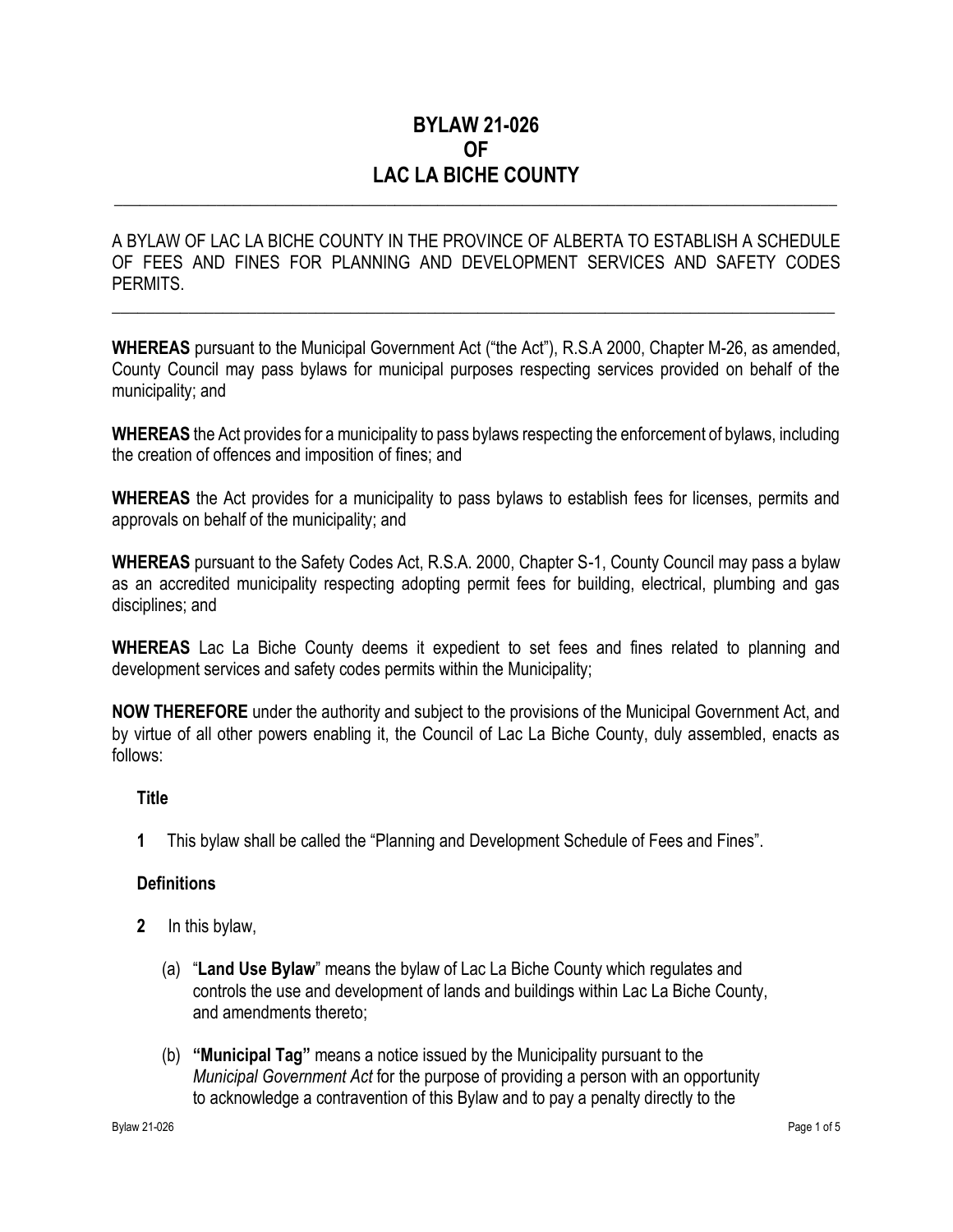Municipality, in order to avoid prosecution for the contravention;

- (c) **"Peace Officer"** means any sworn member of the Royal Canadian Mounted Police, a Peace Officer appointed under the *Peace Officer Act*, S.A. 2006, P-3.5 and amendments thereto and employed by the County or a Bylaw Enforcement Officer employed by theCounty;
- (d) **"Violation Ticket"** means a violation ticket issued pursuant to the *Provincial Offences Procedure Act* R.S.A. 2000, Chapter P-34.

## **Fees**

**3** Schedule "A" shall form part of this bylaw and establishes the fees for planning and development services, including safety codes permits.

## **Fines Related to Offences and Penalties**

- **4(1)** Any person who:
	- i. Contravenes or fails to comply with any provision of this Bylaw;
	- ii. Contravenes or fails to comply with the Land Use Bylaw;
	- iii. Uses land in a manner contrary to the provisions of this Bylaw or any subdivision or development permit for such land;
	- iv. Contravenes or fails to comply with any development permit or subdivision approval, or conditions forming part thereof;
	- v. Contravenes or fails to comply with a decision of the Subdivision and Development Appeal Board;
	- vi. Obstructs or otherwise hinders in any manner any person in the exercise or performance of that person's powers authorized under this or any other Bylaw or enactment; or,
	- vii. Contravenes or fails to comply with a stop order issued pursuant to the *Municipal Government Act;*

is guilty of an offence and is liable on summary conviction to a fine.

**(2)** A person who proceeds with development without approval required under the *Municipal Government Act,* or the Land Use Bylaw, or both, is guilty of an offence and is liable to a fine for a first and each subsequent offence in the amount specified in Table 1 of this Bylaw.

**(3)** A person who contravenes or who fails to comply with any other provision of the Land Use Bylaw is guilty of an offence and is liable to a penalty for a first and each subsequent offence in the amount specified in Table 2 of thisBylaw.

**(4)** If a person is found guilty of an offence under the Land Use Bylaw, the court may, in addition to any other penalty imposed, order the person to comply with the Land Use Bylaw or a permit issued under that Bylaw, or a condition of any of them.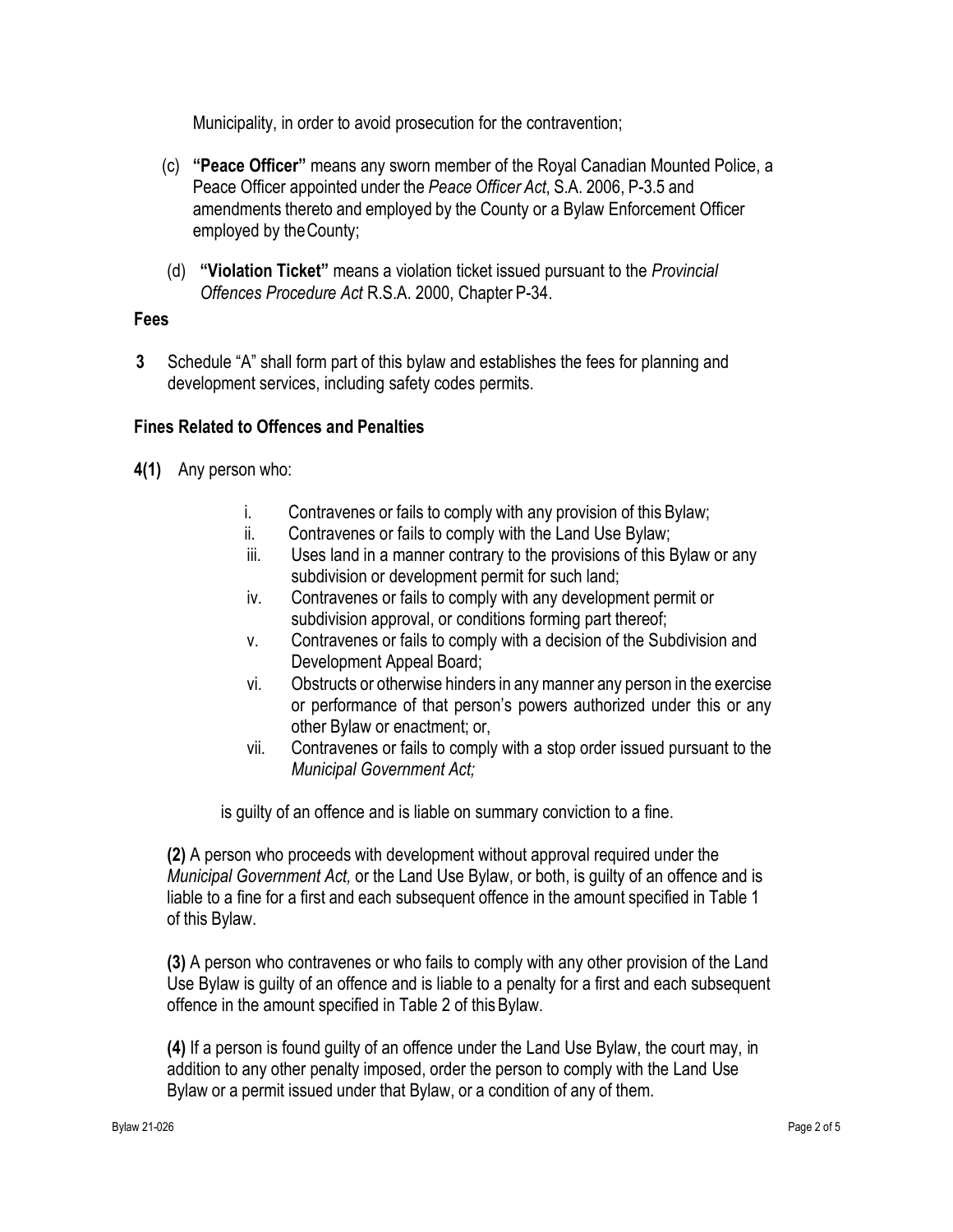**(5)** A Peace Officer may issue a Municipal Tag where it is reasonably determined that a person has contravened any provision of the Land UseBylaw.

**(6)** Where a contravention or offence is of a continuing nature, further Municipal Tags may be issued by a Peace Officer for each day the offence continues.

**(7)** A person named on a Municipal Tag may, in lieu of being prosecuted, plead guilty to the offence by signing the Municipal Tag and paying the specified penalty at the location indicated on the Municipal Tag.

**(8)** If payment of a Municipal Tag is not made within the time specified, a Peace Officer may issue a Violation Ticket under the *Provincial Offences Procedure Act* requiring the person named to appear in court on the date indicated in the ViolationTicket.

**(9)** Nothing in this Bylaw shall prevent or restrict a Peace Officer from immediately issuing a Violation Ticket under the *Provincial Offences Procedure Act* for a mandatory court appearance of any person who contravenes this Bylaw or the Land Use Bylaw.

**(10)** For any Development permit application where the work has occurred before approval, the applicant shall be charged up to two times (2x) the amount of the original permit fee.

**(11)** For any Safety Codes permit application where the work has occurred before approval, the applicant shall be charged up to two times (2x) the amount of the original permit fee.

**(12)** A Peace Officer may at their discretion waive the provisions under this section, subsections (10) or (11), or both if the Officer believes on reasonable grounds that the person responsible started or completed the work without a permit based on a mistaken set of facts.

| <b>Project Value</b>            | <b>First Violation by</b><br><b>Offender</b> | <b>Second Violation</b><br>by Offender | <b>Third Violation by</b><br>Offender and each<br>one thereafter |
|---------------------------------|----------------------------------------------|----------------------------------------|------------------------------------------------------------------|
| $<$ \$49,999.00                 | \$500.00                                     | \$1,000.00                             | \$2,000.00                                                       |
| \$50,000.00 - \$99,999.00       | \$2,000.00                                   | \$4,000.00                             | \$8,000.00                                                       |
| \$100,000 - \$199,999.00        | \$3,000.00                                   | \$6,000.00                             | \$10,000.00                                                      |
| $$200,000.00 -$<br>\$499,999.00 | \$4,000.00                                   | \$8,000.00                             | \$10,000.00                                                      |

| Table 1. | List of Fines for Proceeding with Development without Approval. |  |
|----------|-----------------------------------------------------------------|--|
|          |                                                                 |  |
|          |                                                                 |  |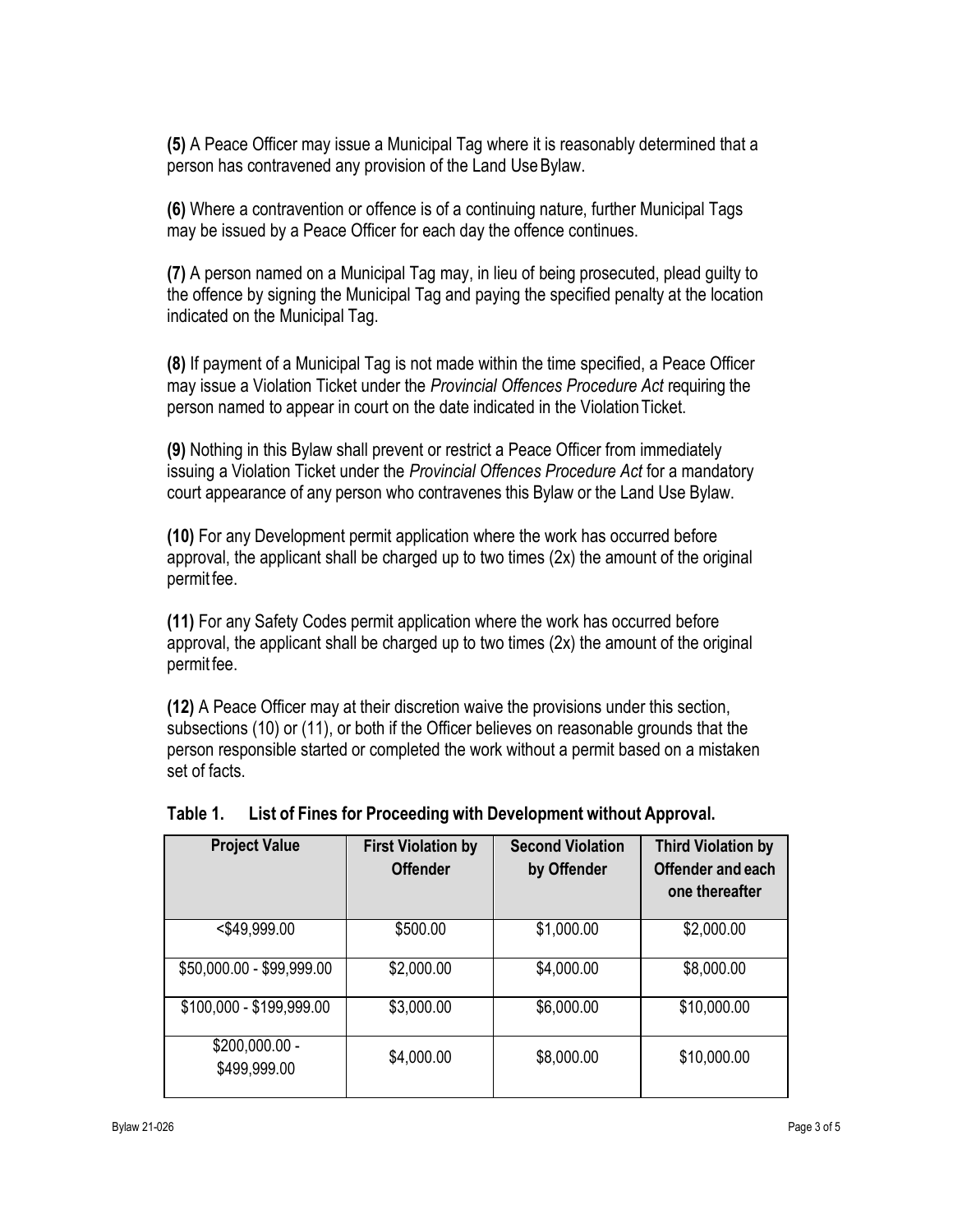| \$500,000.00 to<br>\$999,999.00 | \$5,000.00  | \$9,000.00  | \$10,000.00 |
|---------------------------------|-------------|-------------|-------------|
| >\$1,000,000.00                 | \$10,000.00 | \$10,000.00 | \$10,000.00 |

## **Table 2. Specified Penalties for Offences under the Land Use Bylaw.**

| <b>Description of Offence</b>                                                                                                                       | <b>First Violation</b> | <b>Second Violation</b> | <b>Third Violation</b> |
|-----------------------------------------------------------------------------------------------------------------------------------------------------|------------------------|-------------------------|------------------------|
| Contravention or failure to<br>comply with any provision<br>related to signs in the<br>Land Use Bylaw.                                              | \$250.00               | \$500.00                | \$1,000.00             |
| Contravention or failure to<br>comply with any provision<br>related to the Land Use<br>not otherwise<br><b>Bylaw</b><br>provided for in this Bylaw. | \$500.00               | \$1000.00               | \$2,000.00             |

## **Right of Entry**

**5** For the purpose of entering and inspecting land or structures as described in section 542, Part 13, Division 4 of the *Municipal Government Act*, R.S.A. 2000, Chapter M-26, the designated officer is the Chief Administrative Officer, who may further delegate the authority for entering and inspecting land or structures to an employee of the municipality.

## **Severability**

**6** Each provision of this bylaw is independent of all other provisions. If any such provision is declared invalid by a court of competent jurisdiction, all other provisions of this bylaw will remain valid and enforceable.

### **Repeal**

**7** Lac La Biche County Bylaw 20-012 will be repealed upon passing of this bylaw.

## **Effective Date**

**8** This bylaw shall come into effect upon passing of the third reading.

## **THAT BYLAW 21-026 BE GIVEN FIRST READING THIS 2 nd Day of DECEMBER, 2021.**

## **THAT BYLAW 21-026 BE GIVEN SECOND READING THIS 2 nd Day of DECEMBER, 2021.**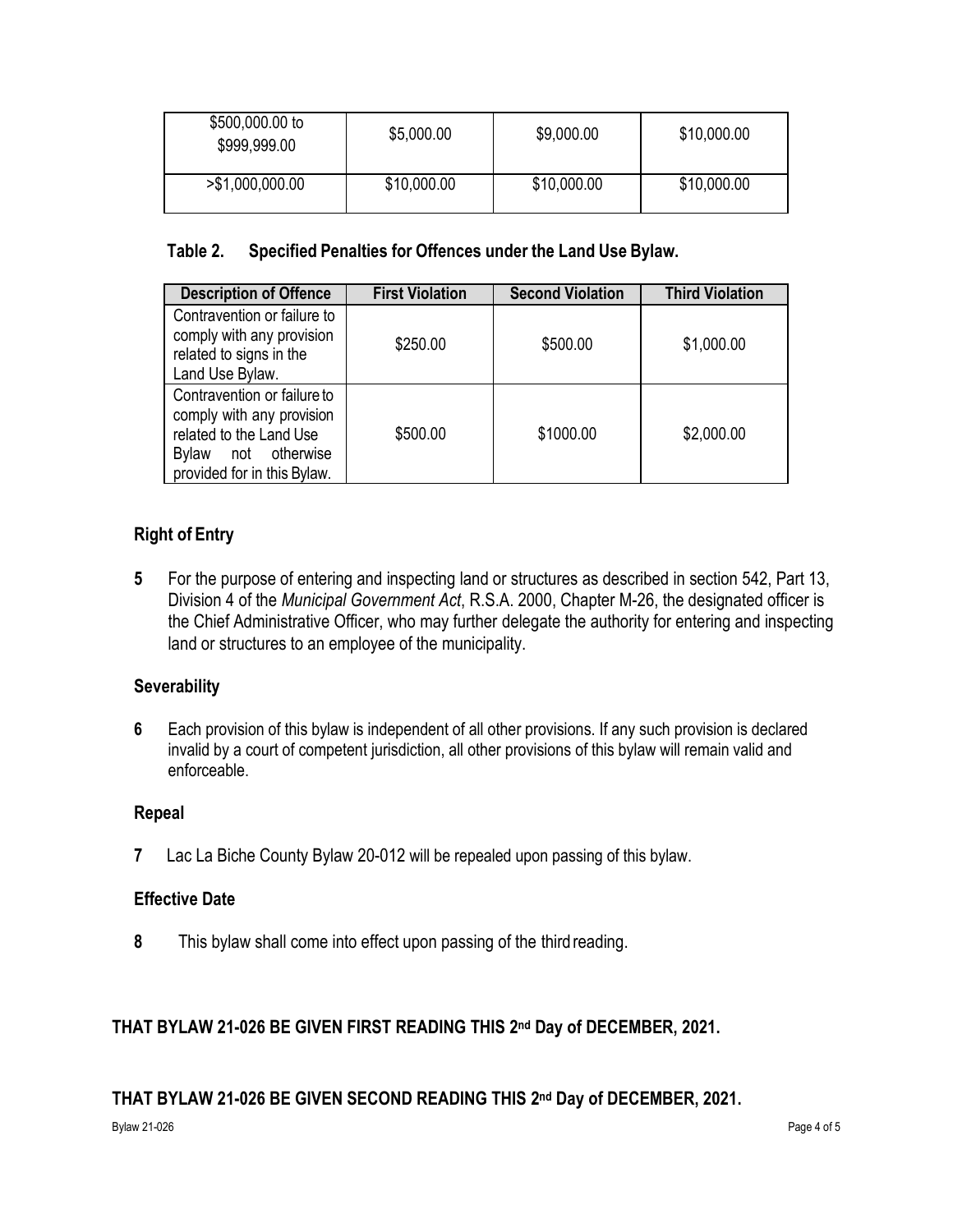## **THAT BYLAW 21-026 BE GIVEN THIRD AND FINAL READING THIS 14TH DAY OF DECEMBER, 2021.**

"Original Signed"

Mayor

"Original Signed"

Chief Administrative Officer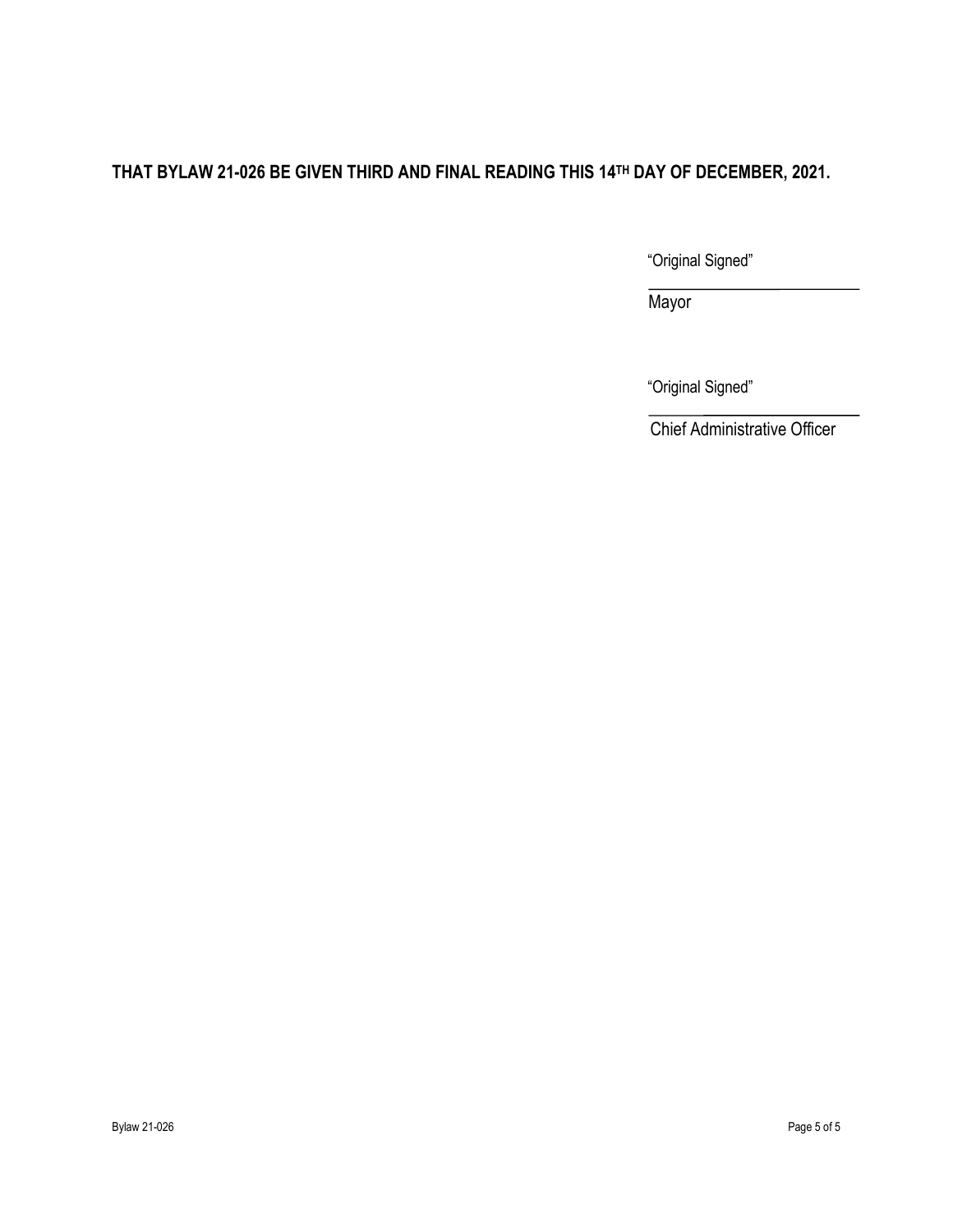# **Bylaw 21-026**

# **SCHEDULE "A"**

# **FEE SCHEDULE**

#### **Development Permit Fees**

| Residential                                              |                            |
|----------------------------------------------------------|----------------------------|
| <b>Permitted Use</b>                                     | \$150.00                   |
| Discretionary Use                                        | \$300.00                   |
| Non-Residential                                          |                            |
| <b>Permitted Use</b>                                     | \$500.00                   |
| Discretionary Use                                        | \$750.00                   |
| Minor Home Based Business                                | \$100.00                   |
| Major Home Based Business                                | \$150.00                   |
| <b>Agricultural Home Based Busines</b>                   | \$150.00                   |
| Change of Use                                            | \$100.00                   |
| Development Permit (Temporary)                           | \$50.00                    |
| Sign Permit                                              | \$100.00                   |
| <b>Compliance Certificates</b>                           | \$50.00                    |
| Development Information Search                           | \$50.00                    |
| Fencing over 2.0 m (6.6 ft) in side and rear yards       | \$100.00                   |
| Decks over 0.6 m (2.0 ft) above grade                    | \$100.00                   |
| Accessory Building - detached                            | \$100.00                   |
| Accessory Building-Sea Can                               | \$100.00                   |
| Development Appeal Fee (refundable if appeal successful) | See Schedule of Fees Bylaw |

# **Development Permit Application Withdrawal (Refunds)**

Before Decision of Development Authority After Decision of Development Authority

#### **Agreement Fees**

Encroachment Agreement – Minor<br>
Encroachment Agreement – Major<br>
Encroachment Agreement – Major<br>
Setermined by value of land Encroachment Agreement – Major

License of Occupation Agreement<br>
Patio/Sidewalk License of Occupation Agreement<br>
\$30.00 per agreement term Patio/Sidewalk License of Occupation Agreement

#### **Plan Amendments**

| Land Use Bylaw Amendments                        | \$1,000.00 |
|--------------------------------------------------|------------|
| Intermunicipal Development Plan (IDP) Amendments | \$1,000.00 |
| Municipal Development Plan (MDP) Amendments      | \$1,000.00 |
| Area Structure Plan (ASP) Amendments             | \$1,000.00 |
| Area Redevelopment Plan (ARD) Amendments         | \$1,000.00 |

Bylaw 21-026 6

50% of Application Fee No Refund

per/sq.ft. x area of encroachment<br>\$200.00 per agreement term

| \$1,000.00 |
|------------|
| \$1,000.00 |
| \$1,000.00 |
| \$1,000.00 |
| \$1.000.00 |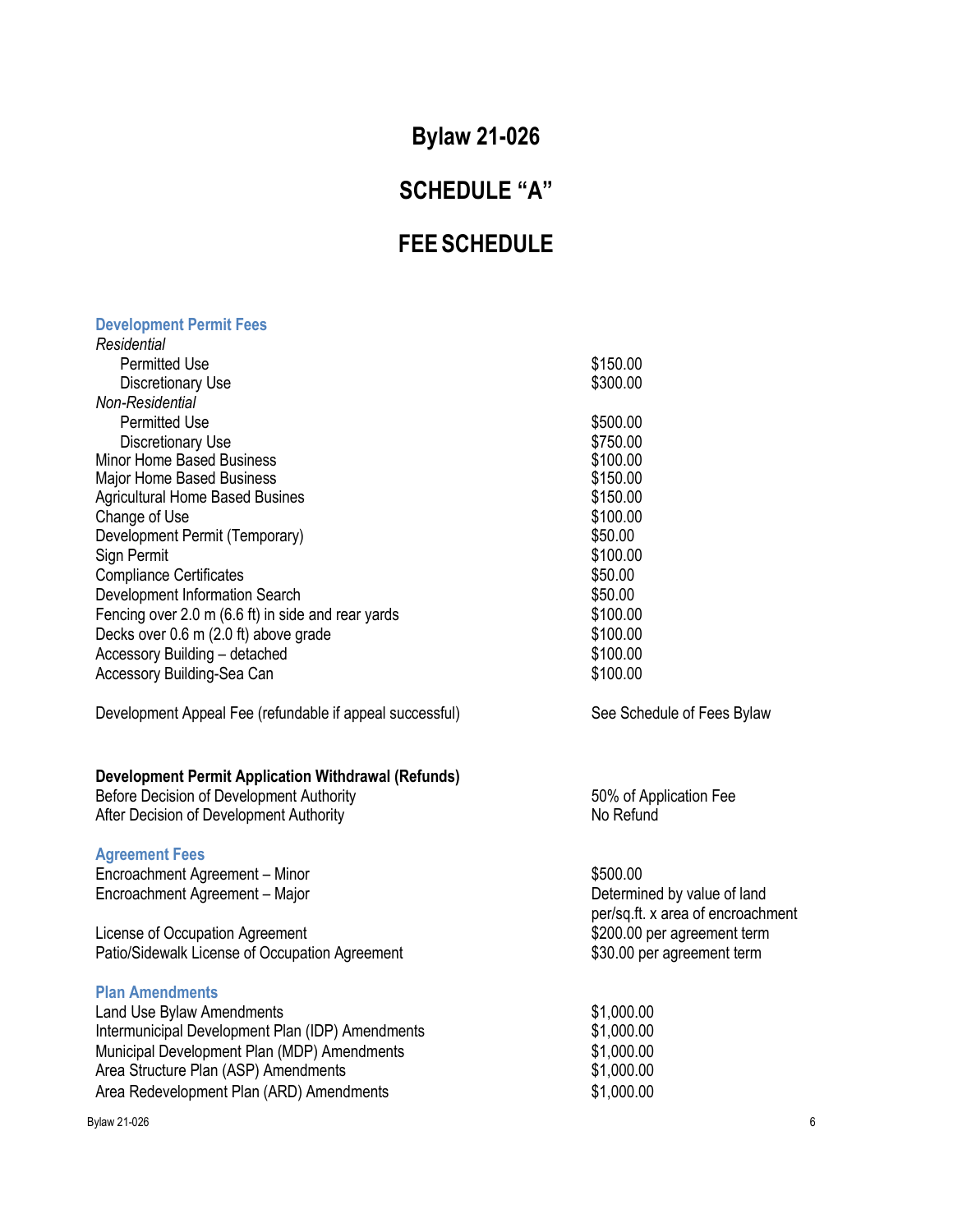| <b>Outline Plan Amendment</b><br>Applications that involve amendments to two (2) statutory documents<br>Applications that involve amendments to three (3) or more statutory<br>documents                                            | \$500.00<br>\$1,500.00<br>\$2,000.00                    |
|-------------------------------------------------------------------------------------------------------------------------------------------------------------------------------------------------------------------------------------|---------------------------------------------------------|
| <b>New Plans</b><br>Submission of New Area Structure Plan (ASP) / Area Redevelopment Plan<br>(ARD)                                                                                                                                  | \$2,000.00                                              |
| Outline Plan<br><b>Current Certificate of Title Search</b>                                                                                                                                                                          | \$500.00<br>\$15.00                                     |
| Land Use Bylaw Amendments, ASP Amendments Application<br><b>Withdrawal (Refunds)</b>                                                                                                                                                |                                                         |
| Prior to 1 <sup>st</sup> Reading<br>Prior to Advertising<br>After Public Hearing                                                                                                                                                    | 50% of Original Fee<br>25% of Original Fee<br>No Refund |
| Road Closure Bylaw Application Fee                                                                                                                                                                                                  | \$1000.00 additional processing<br>costs shall apply    |
| <b>Subdivision</b><br>Single Parcel/Natural Fragmentation/Boundary Adjustments<br>Endorsement Fee: Single Lot                                                                                                                       | \$350.00<br>\$150.00                                    |
| Two Lots Base Fee<br>Application (Per Lot)<br><b>Endorsement Fee: Two Lots</b>                                                                                                                                                      | \$350.00<br>\$100.00<br>\$300.00                        |
| Multi-Lot (3 Lots or More) Base Fee<br>Application (Per Lot)<br><b>Endorsement Fee</b>                                                                                                                                              | \$350.00<br>\$200.00<br>\$500.00                        |
| <b>Subdivision Application Withdrawal (Refunds)</b><br>Prior to File Acceptance<br>Prior to Circulation (following acceptance, during file review)<br>During or After Circulation (during referral period)<br>After Site Inspection | 50% of Original Fee<br>25% of Original Fee<br>No Refund |
| <b>Subdivision Extensions</b><br>Subdivision Appeal Fees (refundable if appeal is successful)<br><b>Consolidation of Titles</b>                                                                                                     | \$150.00<br>See Schedule of Fees Bylaw<br>\$350.00      |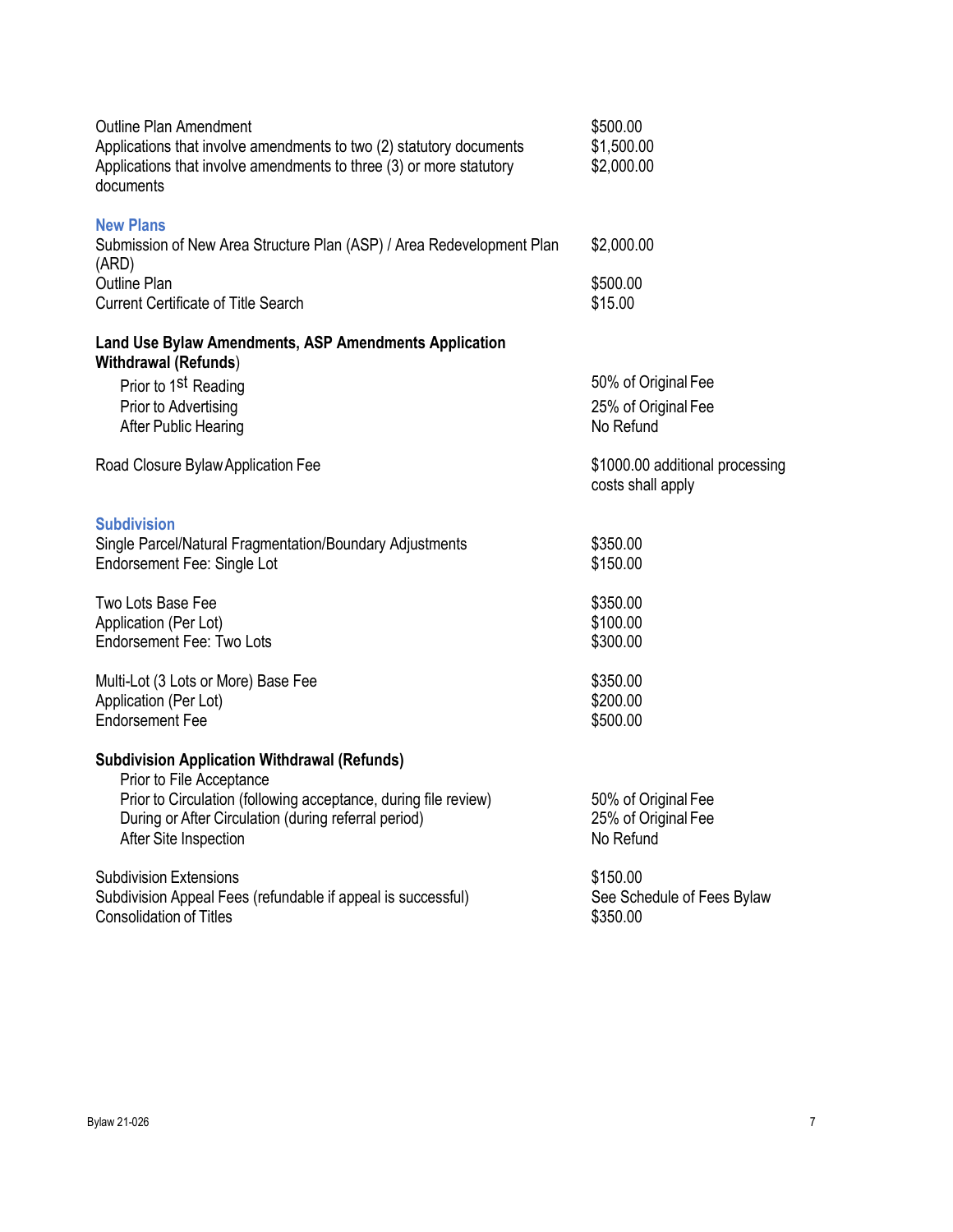## **Section B – Safety Codes Fees**

**NOTE: Add applicable 'Safety Codes Council' levy to each type of permit; \$4.50 each permit or 4% of permit levy, whichever is greater.**

**A minimum cancellation fee of \$25.00 will be retained when a permit is cancelled or 15% of the fee if a drawing review has been completed or an inspection has been carried out.**

**A charge of \$100.00 will be applied for each re-inspection where there have already been the maximum allowable inspections by the Inspections Group.**

## **BUILDING PERMIT FEE SCHEDULE**

| <b>RESIDENTIAL/DWELLING UNITS/FARM</b>                               |                                                    |
|----------------------------------------------------------------------|----------------------------------------------------|
| New Construction - Building Permit Levy (main level)                 | $$00.55$ per sq. ft. $+$ SCC levy                  |
| - Upper/Lower Floors                                                 | \$00.37 per sq. ft. + SCC levy                     |
| Additions/renovations/basement development                           | \$00.37 per sq. ft. + SCC levy                     |
|                                                                      | \$131.25 (minimum fee) + SCC levy                  |
| Change of Use Building Permit - Home Based Business                  | $$131.25 + SCC$ levy                               |
| -no structural changes                                               |                                                    |
| Relocation or Placement of home (only)                               | \$341.25 (Flat fee) + SCC levy                     |
|                                                                      |                                                    |
| <b>Accessory Buildings</b>                                           |                                                    |
| Sheds & storage buildings up to 250 sq. ft.                          | $$99.75 + SCC$ levy                                |
| Sheds & Garages (attached or detached) (flat rate) (250-624 sq. ft.) | $$131.25 + SCC$ levy                               |
| Shops, garages, or storage buildings (over 624 sq. ft.)              | \$00.37 per sq. ft. + SCC levy                     |
|                                                                      |                                                    |
| Decks - flat rate                                                    | $$78.75 + SCC$ levy                                |
| Fireplaces (if not included in new construction) (flat rate)         | $$78.75 + SCC$ levy                                |
| Demolitions Residential (flat rate)                                  | \$89.25 + SCC levy                                 |
| Roof Replacements / Alterations                                      | $$131.25 + SCC$ levy                               |
| Swimming Pools / Hot Tubs                                            | $$131.25 + SCC$ levy                               |
|                                                                      |                                                    |
| <b>MOBILE AND MODULAR HOME</b>                                       |                                                    |
| Modular Home (RTM's, etc)                                            | $$351.75 + SCC$ levy                               |
| <b>Basement Development</b>                                          | \$00.37 per sq. ft. + SCC levy (min.               |
|                                                                      | \$131.25                                           |
| <b>Mobile Homes Set-up</b>                                           | $$183.75 + SCC$ levy                               |
| <b>Basement Development</b>                                          | \$00.37 per sq. ft. + SCC levy (min.               |
|                                                                      | \$131.25                                           |
|                                                                      |                                                    |
| <b>Permit Renewal Fee (Re-inspection)</b>                            | 25% of original permit fee                         |
|                                                                      |                                                    |
| COMMERCIAL/INDUSTRIAL/INSTITUTIONAL                                  |                                                    |
| First \$1,000,000.00 construction value                              | \$6.56 per \$1,000 construction value<br>+ SCClevy |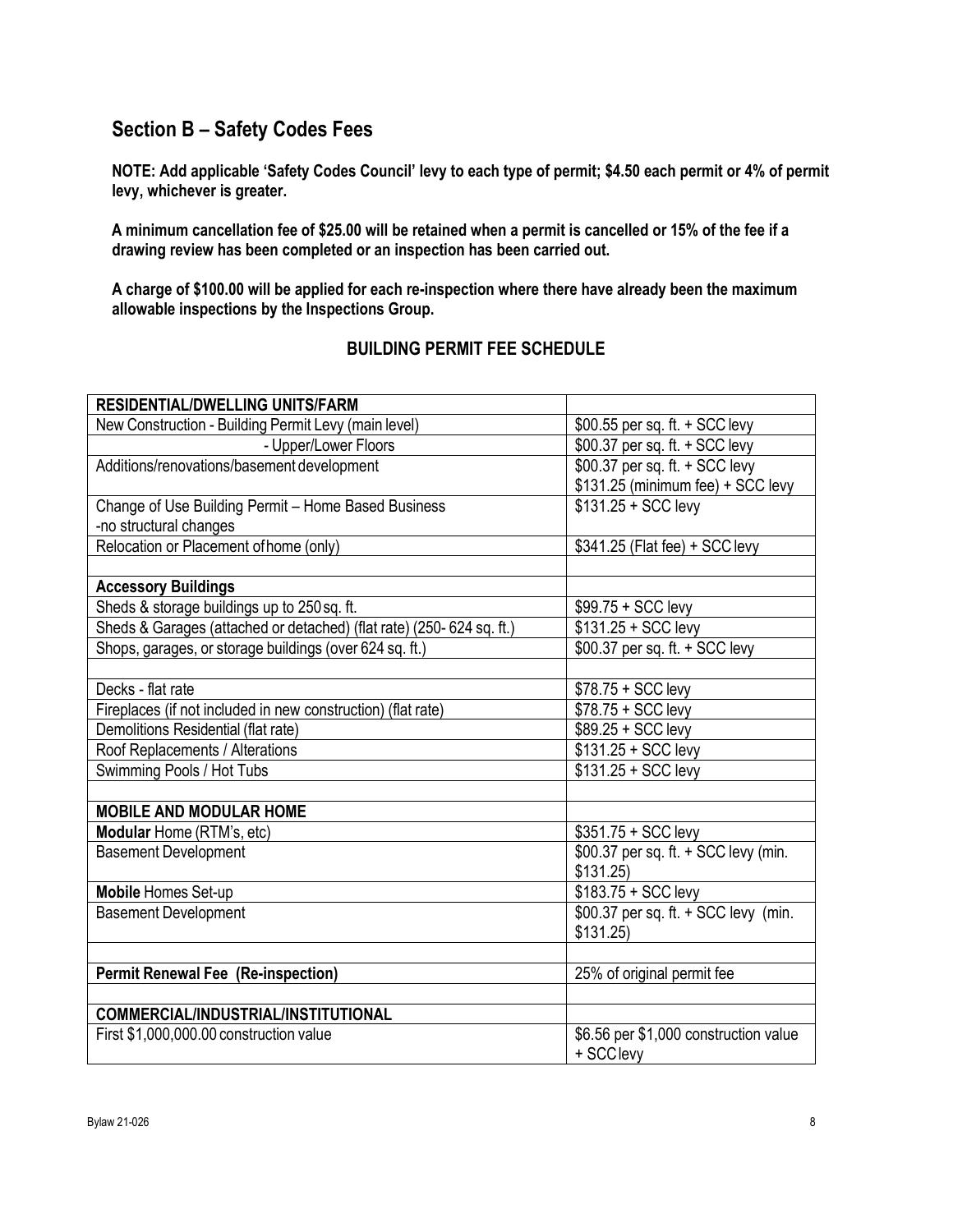| Over \$1,000,000.00 construction value | $$6,562.50 + ($5.25 \text{ per } $1,000$<br>construction value portions over<br>$$1,000,000.00$ + SCC levy |
|----------------------------------------|------------------------------------------------------------------------------------------------------------|
| (Minimum Fee)                          | $$262.50 + SCC$ levy                                                                                       |
| Demolitions Commercial (flat rate)     | $$157.50 + SCC$ levy                                                                                       |
|                                        |                                                                                                            |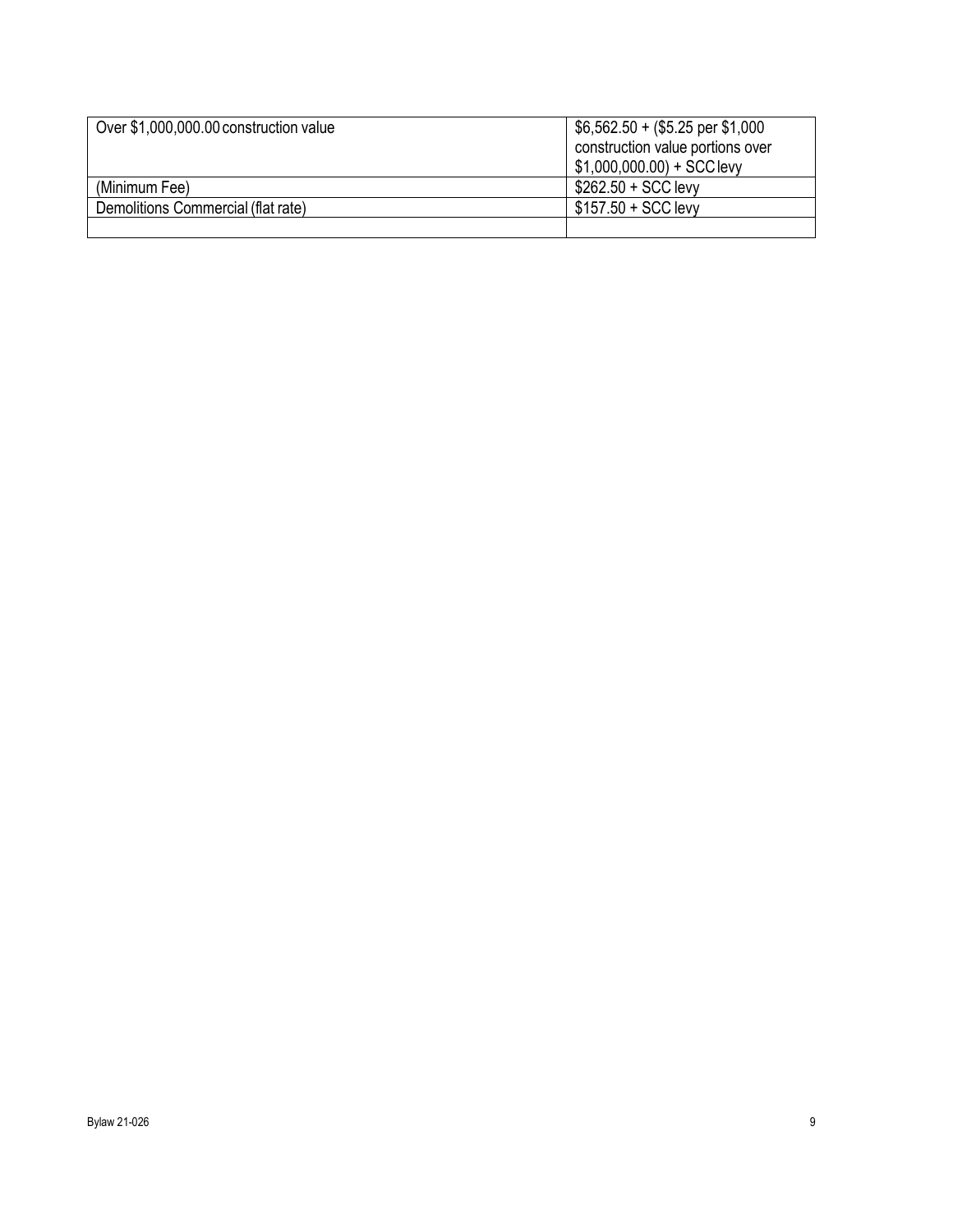## **GAS PERMIT FEE SCHEDULE**

| <b>Residential Installations</b> |                      |  |
|----------------------------------|----------------------|--|
| Number of<br><b>Outlets</b>      | <b>Permit Fee</b>    |  |
| 1                                | \$89.25              |  |
| $\overline{2}$                   | \$94.50              |  |
| $\overline{3}$                   | \$105.00             |  |
| 4                                | \$126.00             |  |
| 5                                | \$136.50             |  |
| 6                                | \$147.00             |  |
| 7                                | \$162.75             |  |
| 8                                | \$178.50             |  |
| 9                                | \$194.25             |  |
| $\overline{10}$                  | \$204.75             |  |
| $\overline{11}$                  | \$215.25             |  |
| $\overline{12}$                  | \$225.75             |  |
| $\overline{13}$                  | \$236.25             |  |
| $\overline{14}$                  | $\overline{$}241.50$ |  |
| 15                               | \$252.00             |  |
| 16                               | \$257.25             |  |
| $\overline{17}$                  | \$262.50             |  |
| 18                               | \$267.75             |  |
| 19                               | \$273.00             |  |
| 20                               | \$278.25             |  |

| <b>Non-Residential Installations</b> |                   |                       |                   |
|--------------------------------------|-------------------|-----------------------|-------------------|
| <b>B.T.U. Input</b>                  | <b>Permit Fee</b> | <b>B.T.U. Input</b>   | <b>Permit Fee</b> |
|                                      |                   |                       |                   |
| $10,000 - 40,000$                    | \$89.25           | 550,000               | \$168.00          |
| $40,001 - 90,000$                    | \$94.50           | 600,000               | \$173.25          |
| $90,001 -$                           | \$99.75           | 650,000               | \$178.50          |
| $140,001 -$                          | \$105.00          | 700,000               | \$183.75          |
| 200,000                              | \$115.50          | 750,000               | \$189.00          |
| 210,000                              | \$120.75          | 800,000               | \$194.25          |
| 230,000                              | \$126.00          | 850,000               | \$199.50          |
| 250,000                              | \$131.25          | 900,000               | \$210.00          |
| 300,000                              | \$136.50          | 950,000               | \$220.50          |
| 350,000                              | \$141.75          | 1,000,000             | \$257.25          |
| 400,000                              | \$147.00          | 1,000,001             | \$278.25          |
|                                      |                   | to                    |                   |
| 450,000                              | \$157.50          | Over 2,000,000 Add \$ |                   |
| 500,000                              | \$162.75          | 5.25                  |                   |
|                                      |                   | per 100,000 BTU       |                   |

| <b>Propane and Small Installations</b>                              |                   |
|---------------------------------------------------------------------|-------------------|
| Residential Propane Tank Sets (New or Replacements)                 | \$89.25           |
| Temporary Propane/Natural Gas Heating (Includes Tank Set)           | \$89.25           |
| <b>Industrial/Commercial Tank Sets</b>                              | \$126.00          |
| Gas/Propane Cylinder Refill Centers                                 | \$299.25          |
| <b>Replacement Commercial or Industrial Appliances (per unit)</b>   |                   |
| 1 - 400,000 BTU Input                                               | \$152.25 per Unit |
| 400,001 - 3,000,000 BTU Input                                       | \$236.25 per Unit |
| Over 3,000,000 BTU Input                                            | \$341.25 per Unit |
| Gas Connection for Mobile Home Placement:                           | \$147.00          |
| Gas Connection for Modular Home or RTM:                             | \$147.00          |
| Plus Additional fees for any appliances in New basement development |                   |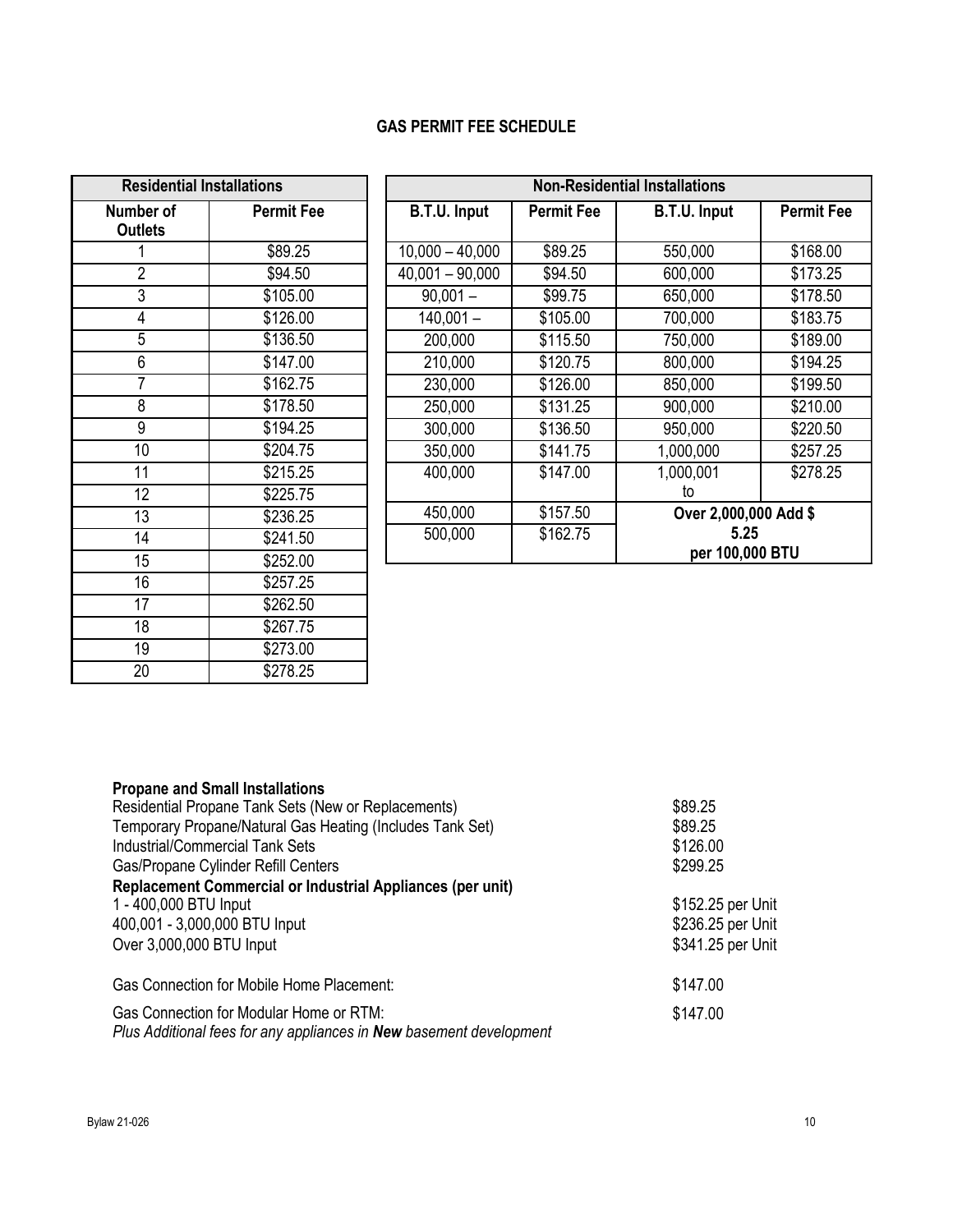## **PLUMBING PERMIT FEE SCHEDULE (RESIDENTIAL)**

| # of<br><b>Fixtures</b>                                                                                           | <b>Permit Fee</b>          | # of<br><b>Fixtures</b> | <b>Permit Fee</b> |  |  |
|-------------------------------------------------------------------------------------------------------------------|----------------------------|-------------------------|-------------------|--|--|
| 1                                                                                                                 | \$89.25                    | 21                      | \$194.25          |  |  |
| $\overline{2}$                                                                                                    | \$94.50                    | 22                      | \$199.50          |  |  |
| 3                                                                                                                 | \$99.75                    | 23                      | \$204.75          |  |  |
| 4                                                                                                                 | \$105.00                   | 24                      | \$210.00          |  |  |
| 5                                                                                                                 | \$110.25                   | 25                      | \$215.25          |  |  |
| 6                                                                                                                 | \$115.50                   | 26                      | \$220.50          |  |  |
| 7                                                                                                                 | \$120.75                   | 27                      | \$225.75          |  |  |
| 8                                                                                                                 | \$126.00                   | 28                      | \$231.00          |  |  |
| 9                                                                                                                 | \$131.25                   | 29                      | \$236.25          |  |  |
| 10                                                                                                                | \$136.50                   | 30                      | \$241.50          |  |  |
| 11                                                                                                                | \$141.75                   | 31                      | \$246.75          |  |  |
| 12                                                                                                                | \$147.00                   | 32                      | \$252.00          |  |  |
| 13                                                                                                                | \$152.25                   | 33                      | \$257.25          |  |  |
| 14                                                                                                                | \$157.50                   | 34                      | \$262.50          |  |  |
| 15                                                                                                                | \$162.75                   | 35                      | \$267.75          |  |  |
| 16                                                                                                                | \$168.00                   | 36                      | \$273.00          |  |  |
| 17                                                                                                                | \$173.25                   | 37                      | \$278.25          |  |  |
| 18                                                                                                                | \$178.50<br>38<br>\$283.50 |                         |                   |  |  |
| 19                                                                                                                | \$183.75                   | 39                      | \$288.75          |  |  |
| 20                                                                                                                | \$189.00                   | 40                      | \$294.00          |  |  |
| Add \$3.15 per fixture over 40                                                                                    |                            |                         |                   |  |  |
| Mobile home connections \$147.00                                                                                  |                            |                         |                   |  |  |
| 3.00Modular Home & RTM Connections \$147.00<br>Plus additional charge for fixtures in New basement<br>development |                            |                         |                   |  |  |

## **PRIVATE SEWAGE PERMITS**

**Private Sewage System - \$367.50** 

**Holding Tanks - \$157.50**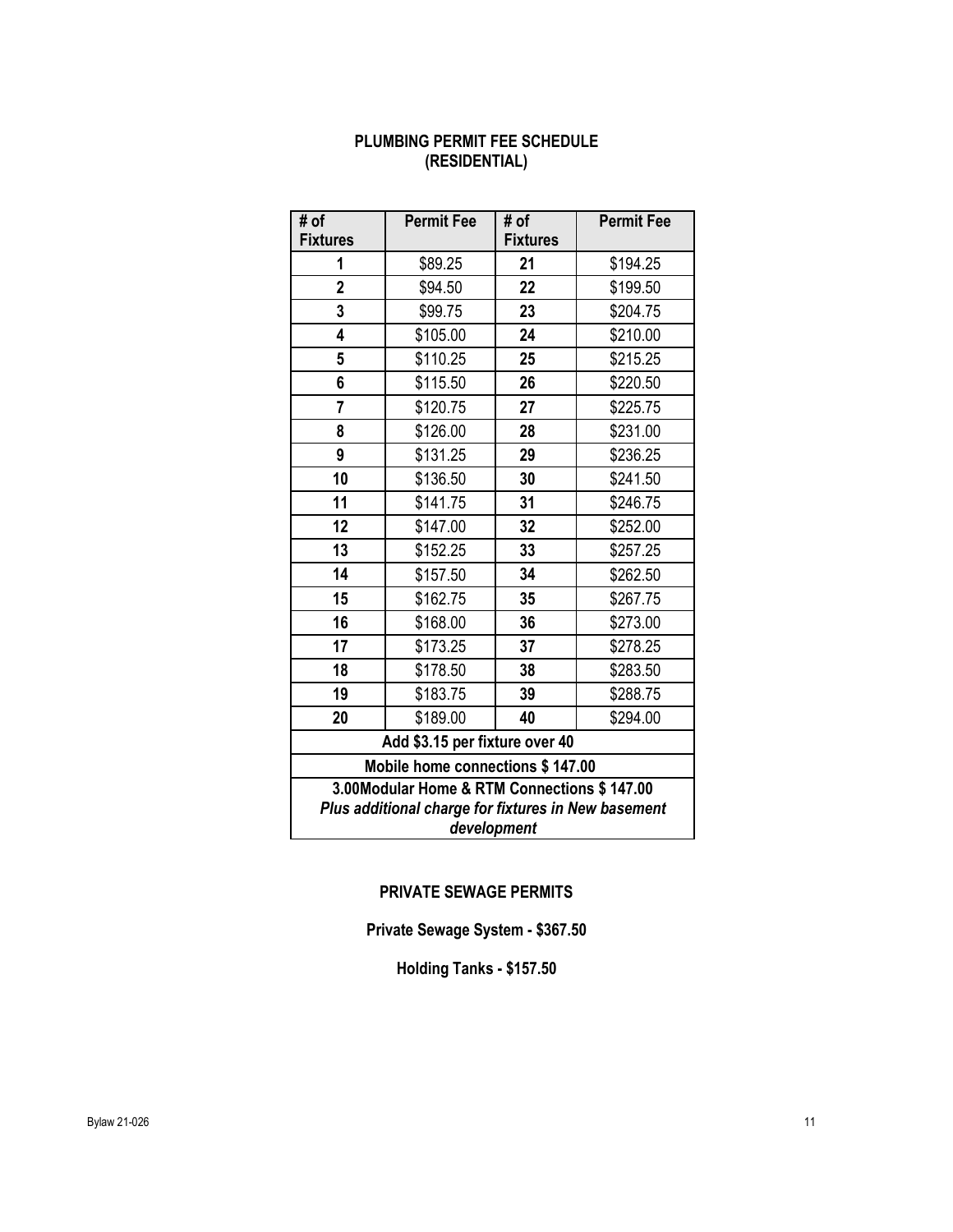| # of<br><b>Fixture</b><br>s | <b>Permit Fee</b> | # of<br><b>Fixt</b><br>ure | <b>Permit Fee</b> | # of<br><b>Fixture</b><br>s | <b>Permit Fee</b>                |
|-----------------------------|-------------------|----------------------------|-------------------|-----------------------------|----------------------------------|
| 1                           | \$89.25           | S<br>35                    | \$267.75          | 69                          | \$456.75                         |
| $\overline{2}$              | \$94.50           | 36                         | \$273.00          | 70                          | \$462.00                         |
| $\overline{\mathbf{3}}$     | \$99.75           | $\overline{37}$            | \$278.25          | $\overline{71}$             | \$467.25                         |
| $\overline{4}$              | \$105.00          | 38                         | \$283.50          | $\overline{72}$             | \$472.50                         |
| 5                           | \$110.25          | 39                         | \$288.75          | $\overline{73}$             | \$477.75                         |
| 6                           | \$115.50          | 40                         | \$294.00          | 74                          | \$483.00                         |
| $\overline{7}$              | \$120.75          | 41                         | \$304.50          | $\overline{75}$             | \$488.25                         |
| $\overline{\mathbf{8}}$     | \$126.00          | $\overline{42}$            | \$309.75          | 76                          | \$493.50                         |
| $\overline{9}$              | \$131.25          | $\overline{43}$            | \$315.00          | $\overline{77}$             | \$498.75                         |
| 10                          | \$136.50          | 44                         | \$320.25          | 78                          | \$504.00                         |
| 11                          | \$141.75          | 45                         | \$325.50          | 79                          | \$509.25                         |
| $\overline{12}$             | \$147.00          | 46                         | \$330.75          | 80                          | \$514.50                         |
| $\overline{13}$             | \$152.25          | $\overline{47}$            | \$336.00          | $\overline{81}$             | \$525.00                         |
| 14                          | \$157.50          | 48                         | \$341.25          | $\overline{82}$             | \$530.25                         |
| 15                          | \$162.75          | 49                         | \$346.50          | 83                          | \$535.50                         |
| 16                          | \$168.00          | 50                         | \$351.75          | $\overline{84}$             | \$540.75                         |
| $\overline{17}$             | \$173.25          | 51                         | \$357.00          | 85                          | \$546.00                         |
| $\overline{18}$             | \$178.50          | 52                         | \$362.25          | $\overline{86}$             | \$551.25                         |
| 19                          | \$183.75          | 53                         | \$367.50          | $\overline{87}$             | \$553.35                         |
| $\overline{20}$             | \$189.00          | $\overline{54}$            | \$372.75          | $\overline{88}$             | \$556.50                         |
| $\overline{21}$             | \$194.25          | $\overline{55}$            | \$378.00          | 89                          | \$559.65                         |
| $\overline{22}$             | \$199.50          | 56                         | \$388.50          | 90                          | \$561.75                         |
| $\overline{23}$             | \$204.75          | $\overline{57}$            | \$393.75          | $\overline{91}$             | \$563.85                         |
| $\overline{24}$             | \$210.00          | $\overline{58}$            | \$399.00          | 92                          | \$567.00                         |
| $\overline{25}$             | \$215.25          | 59                         | \$404.25          | $\overline{93}$             | \$570.15                         |
| 26                          | \$220.50          | 60                         | \$409.50          | 94                          | \$572.25                         |
| $\overline{27}$             | \$225.75          | 61                         | \$414.75          | 95                          | \$577.50                         |
| 28                          | \$231.00          | 62                         | \$420.00          | 96                          | \$588.00                         |
| 29                          | \$236.25          | 63                         | \$425.25          | $\overline{97}$             | \$593.25                         |
| $\overline{30}$             | \$241.50          | 64                         | \$430.50          | 98                          | \$598.50                         |
| $\overline{31}$             | \$246.75          | 65                         | \$435.75          | 99                          | \$603.75                         |
| $\overline{32}$             | \$252.00          | 66                         | \$441.00          | 100                         | \$609.00                         |
| 33                          | \$257.25          | 67                         | \$446.25          |                             | Add \$3.15 each fixture over 100 |
| $\overline{34}$             | \$262.50          | 68                         | \$451.50          |                             |                                  |

#### **PLUMBING PERMIT FEE SCHEDULE (COMMERCIAL)**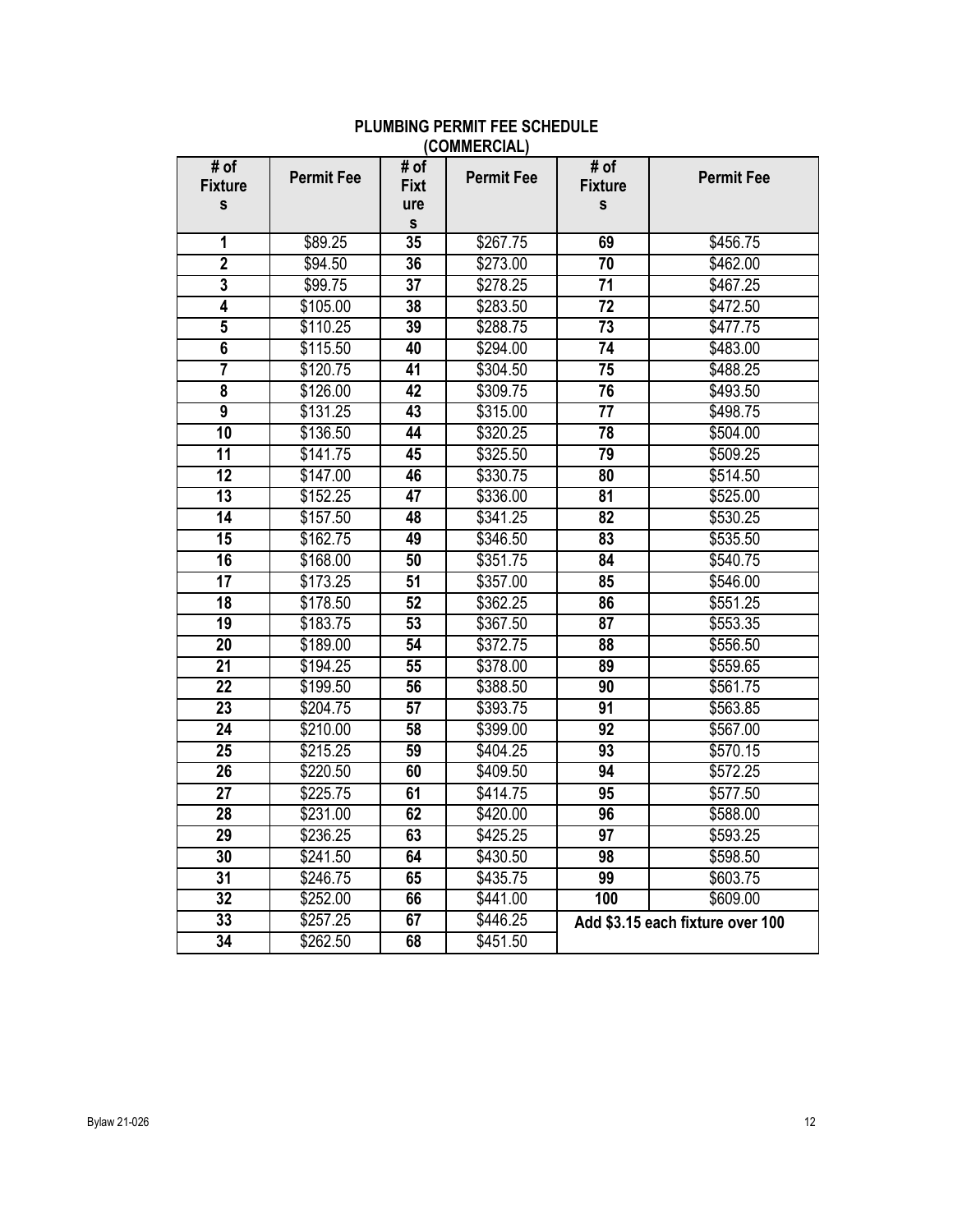#### **ELECTRICAL PERMIT FEE SCHEDULE (For "Other Than" New Single Family Residential)**

| <b>Installation Cost</b> | <b>Permit Fee</b> | Installation  | <b>Permit Fee</b> |                                     |                   |
|--------------------------|-------------------|---------------|-------------------|-------------------------------------|-------------------|
| \$                       |                   | Cost          |                   | <b>Installation Cost \$</b>         | <b>Permit Fee</b> |
|                          |                   | \$            |                   |                                     |                   |
| <b>Under 1,000</b>       | \$89.25           | $23,000.01 -$ | \$430.50          | $100,000.01 - 110,000$              | \$708.75          |
| $1,000.01 - 1,500$       | \$105.00          | $24,000.01 -$ | \$441.00          | $110,000.01 - 120,000$              | \$735.00          |
| $1,500.01 - 2,000$       | \$115.50          | $25,000.01 -$ | \$451.50          | $120,000.01 - 130,000$              | \$761.25          |
| $2,000.01 - 2,500$       | $\sqrt{$126.00}$  | $26,000.01 -$ | \$462.00          | 130,000.01 - 140,000                | \$787.50          |
| $2,500.01 - 3,000$       | \$136.50          | $27,000.01 -$ | \$472.50          | $140,000.01 - 150,000$              | \$813.75          |
| $3,000.01 - 3,500$       | \$147.00          | $28,000.01 -$ | \$483.00          | $150,000.01 - 160,000$              | \$840.00          |
| $3,500.01 - 4,000$       | \$157.50          | $29,000.01 -$ | \$493.50          | $160,000.01 - 170,000$              | \$866.25          |
| $4,000.01 - 4,500$       | \$168.00          | $30,000.01 -$ | \$504.00          | $170,000.01 - 180,000$              | \$892.50          |
| $4,500.01 - 5,000$       | \$178.50          | $31,000.01 -$ | \$514.50          | $180,000.01 - 190,000$              | \$918.75          |
| $5,000.01 - 5,500$       | \$189.00          | $32,000.01 -$ | \$525.00          | 190,000.01 - 200,000                | \$945.00          |
| $5,500.01 - 6,000$       | \$199.50          | $33,000.01 -$ | \$530.25          | 200,000.01 - 210,000                | \$971.25          |
| $6,000.01 - 6,500$       | \$210.00          | $34,000.01 -$ | \$535.50          | $210,000.01 - 220,000$              | \$997.50          |
| $6,500.01 - 7,000$       | \$220.50          | $35,000.01 -$ | \$540.75          | 220,000.01 - 230,000                | \$1023.75         |
| $7,000.01 - 7,500$       | \$231.00          | $36,000.01 -$ | \$546.00          | 230,000.01 - 240,000                | \$1050.00         |
| $7,500.01 - 8,000$       | \$241.50          | $37,000.01 -$ | \$551.25          | 240,000.01 - 250,000                | \$1155.00         |
| $8,000.01 - 8,500$       | \$252.00          | $38,000.01 -$ | \$556.50          | 250,000.01 - 300,000                | \$1260.00         |
| $8,500.01 - 9,000$       | \$262.50          | $39,000.01 -$ | \$561.75          | $300,000.01 - 350,000$              | \$1365.00         |
| $9,000.01 - 9,500$       | \$273.00          | $40,000.01 -$ | \$567.00          | $350,000.01 - 400,000$              | \$1470.00         |
| $9,500.01 - 10,000$      | \$283.50          | $41,000.01 -$ | \$572.25          | $400,000.01 - 450,000$              | \$1575.00         |
| $10,000.01 -$            | \$288.75          | $42,000.01 -$ | \$577.50          | $450,000.01 - 500,000$              | \$1680.00         |
| $11,000.01 -$            | \$304.50          | $43,000.01 -$ | \$582.75          | $500,000.01 - 550,000$              | \$1785.00         |
| $12,000.01 -$            | \$315.00          | $44,000.01 -$ | \$588.00          | 550,000.01 - 600,000                | \$1890.00         |
| $13,000.01 -$            | \$325.50          | $45,000.01 -$ | \$593.25          | 600,000.01 - 650,000                | \$1995.00         |
| $14,000.01 -$            | \$336.00          | $46,000.01 -$ | \$598.50          | 650,000.01 - 700,000                | \$2100.00         |
| $15,000.01 -$            | \$346.50          | $47,000.01 -$ | \$603.75          | $700,000.01 - 750,000$              | \$2205.00         |
| $16,000.01 -$            | \$357.00          | $48,000.01 -$ | \$609.00          | 750,000.01 - 800,000                | \$2362.50         |
| $17,000.01 -$            | \$367.50          | $49,000.01 -$ | \$614.25          | $800,000.01 - 850,000$              | \$2467.50         |
| $18,000.01 -$            | \$378.00          | $50,000.01 -$ | \$619.50          | 850,000.01 - 900,000                | \$2572.50         |
| $19,000.01 -$            | \$388.50          | $60,000.01 -$ | \$624.75          | $900,000.01 - 950,000$              | \$2677.50         |
| $20,000.01 -$            | 399.00            | $70,000.01 -$ | \$630.00          | $950,000.01 -$                      | \$2782.50         |
|                          |                   |               |                   | 1,000,000                           |                   |
| $21,000.01 -$            | \$409.50          | $80,000.01 -$ | \$656.25          | Add \$78.75 for every \$50,000 over |                   |
| $22,000.01 -$            | \$420.00          | $90,000.01 -$ | \$682.50          | \$1,000,000                         |                   |